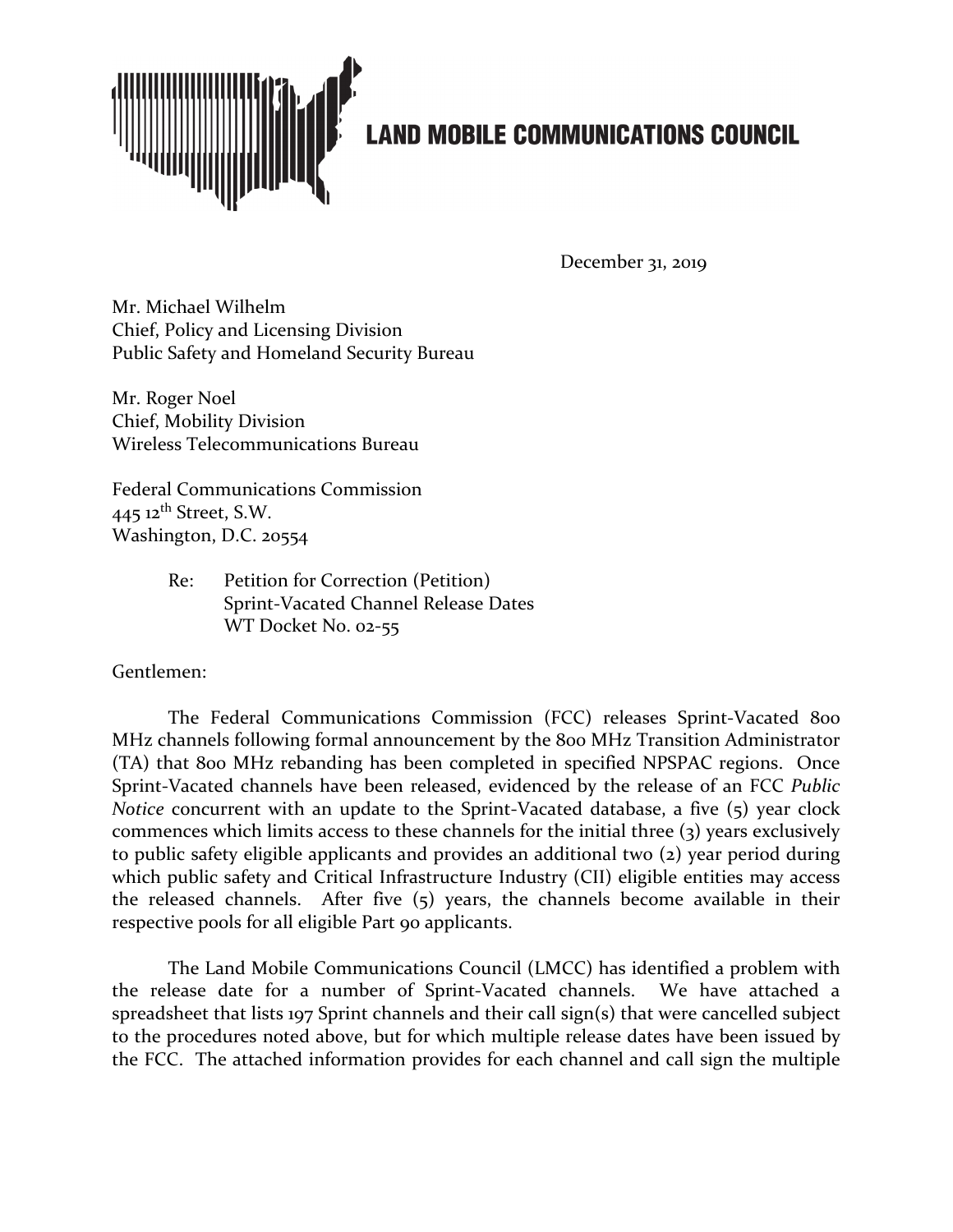release dates listed in the FCC's Sprint-Vacated database used by certified 800 MHz Frequency Advisory Committees (FACs) to identify 800 MHz channel availability.<sup>[1](#page-1-0)</sup>

The second release date has triggered an additional five (5) year period of eligibility limitations and, thus, unintentionally denies access to these channels for CII and non-public safety eligible applicants for three  $(3)$  to five  $(5)$  more years. We are confident this was a simple administrative oversight. [2](#page-1-1)

Assuming the FCC agrees with this data, the LMCC recommends the FCC correct its records and, in the interim, permit the 800 MHz FACs to certify applications based on the initial availability release dates as stipulated in the attached spreadsheet.

We trust this Petition is responsive to the instructions provided by the FCC. Please contact us if we may provide further information or respond to any questions the Commission may have regarding this matter.

Sincerely, David Smith President Mark E. Crosby Secretary/Treasurer

Attachment – Affected Sprint-Vacated Channel Table

cc via e-mail: David Furth Brian Marenco

<span id="page-1-0"></span><sup>&</sup>lt;sup>1</sup> See FCC Public Notice DA 10-2201 released November 18, 2010, Channel Availability date December 16, 2010; *Public Notice* DA 13-2004 released September 30, 2013, Channel Availability date October 29, 2013; *Public Notice* DA 14-1904 released December 30, 2014, Channel Availability date February 10, 2015; and, *Public Notice* DA 19-330 released April 25, 2019, Channel Availability date July 18, 2019.

<span id="page-1-1"></span><sup>&</sup>lt;sup>2</sup> When this matter was brought to the attention of the Public Safety & Homeland Security Bureau, the staff advised that a "Petition" would be necessary to correct the availability release dates.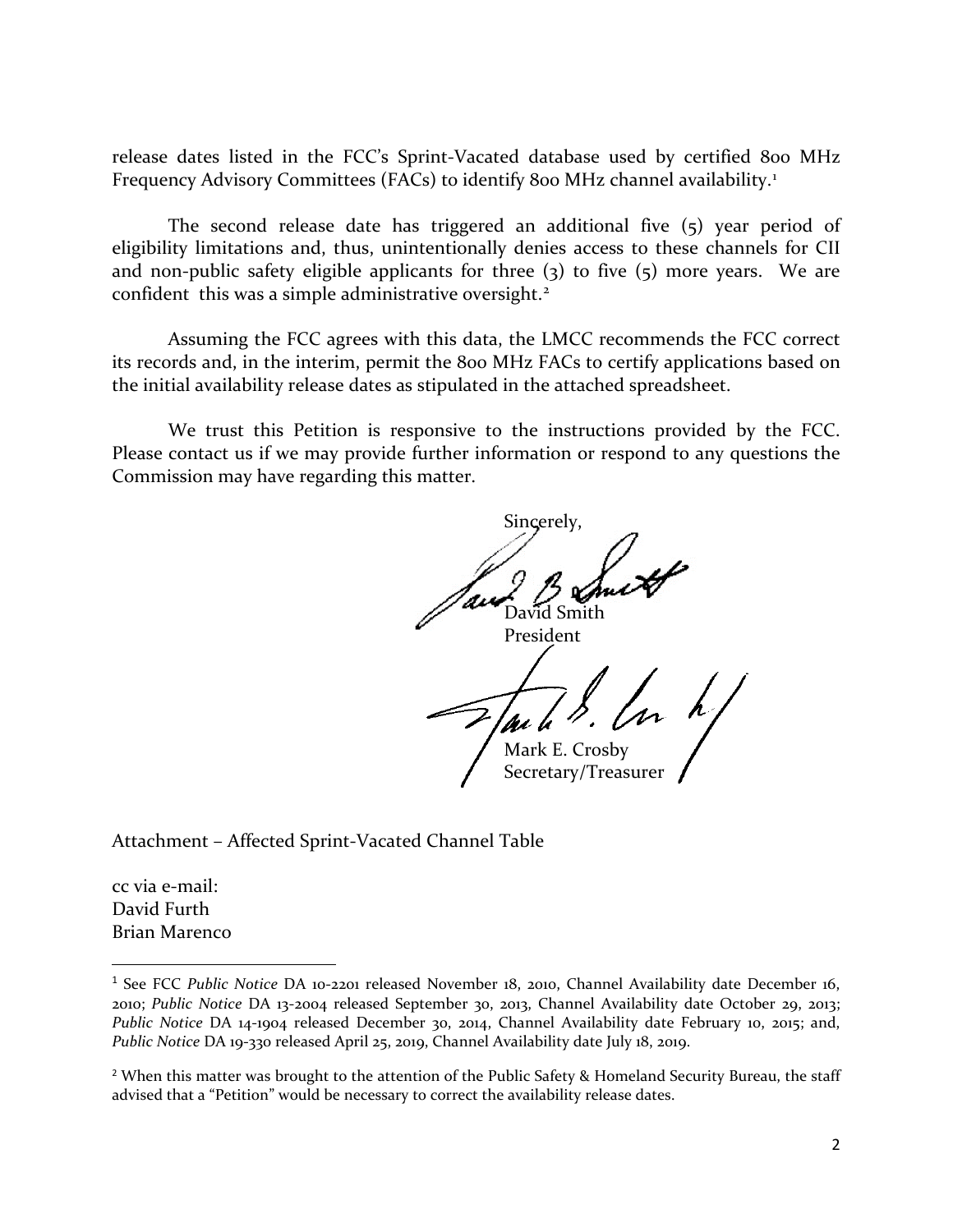| call_sign      | frequency_assigned |    |    |      | lat_degrees  lat_minutes  lat_seconds  long_degrees | long_minutes | long_seconds | ground_elevation | <b>Release Date</b>  | <b>Release Date 2</b>          | <b>Release Date 3</b> |
|----------------|--------------------|----|----|------|-----------------------------------------------------|--------------|--------------|------------------|----------------------|--------------------------------|-----------------------|
| <b>KNCM781</b> | 854.7375           | 42 | 37 | 33.3 | 70                                                  | 39           | 10.2         |                  | 46 10/29/2013 0:00   | 2/10/2015 0:00                 |                       |
| KNEM330        | 854.6625           | 37 | 19 | 12.8 | 122                                                 |              | 36.9         | 815              |                      | 1/17/2013 0:00 10/29/2013 0:00 | 7/18/2019 0:00        |
| KNEP543        | 855.8375           | 45 | 20 | 9.4  | 122                                                 | 45           | 52.3         | 84 I             | 2/23/2017 0:00       | 7/18/2019 0:00                 |                       |
| KNEP547        | 855.8375           | 42 | 11 | 33.4 | 71                                                  |              | 19.2         |                  | 61 10/29/2013 0:00   | 2/10/2015 0:00                 |                       |
| KNJH476        | 859.0125           | 39 | 57 | 40.2 | 83                                                  | $\Omega$     | 3.7          | 233              | 2/10/2015 0:00       | 7/18/2019 0:00                 |                       |
| KNRP726        | 856.5125           | 39 | 51 | 39.1 | 88                                                  | 53           | 58.3         |                  | 206 10/29/2013 0:00  | 2/10/2015 0:00                 |                       |
| KNRP726        | 857.5125           | 39 | 51 | 39.1 | 88                                                  | 53           | 58.3         |                  | 206 10/29/2013 0:00  | 2/10/2015 0:00                 |                       |
| KNRP726        | 858.5125           | 39 | 57 | 3.1  | 88                                                  | 52           | 5.3          |                  | 210 10/29/2013 0:00  | 2/10/2015 0:00                 |                       |
| <b>KNRR957</b> | 857.5375           | 38 | 33 | 21.7 | 121                                                 | 38           | 35.9         |                  | 5 10/29/2013 0:00    | 7/18/2019 0:00                 |                       |
| <b>KNRU227</b> | 859.5375           | 29 | 30 | 1.8  | 90                                                  | 45           | 32.3         |                  | 6/1/2010 0:00        | 1/17/2013 0:00                 |                       |
| KNRU973        | 859.1625           | 39 | 58 | 35.6 | 121                                                 | 42           | 43.9         |                  | 1074 10/29/2013 0:00 | 7/18/2019 0:00                 |                       |
| <b>KNRU982</b> | 857.5375           | 38 | 18 | 51.7 | 122                                                 | 16           | 31.9         |                  | 45 10/29/2013 0:00   | 7/18/2019 0:00                 |                       |
| WNAJ366        | 858.1875           | 38 | 57 | 1.4  | 77                                                  |              | 45.9         | 125              | 2/10/2015 0:00       | 7/18/2019 0:00                 |                       |
| WNAJ366        | 859.1875           | 38 | 57 | 1.4  | 77                                                  |              | 45.9         | 125              | 2/10/2015 0:00       | 7/18/2019 0:00                 |                       |
| <b>WNBN396</b> | 859.6375           | 42 | 18 | 6.3  | 71                                                  | 53           | 50.3         | 349              |                      | 2/10/2015 0:00 10/29/2013 0:00 |                       |
| <b>WNBN456</b> | 859.0125           | 42 | 40 | 16.3 | 71                                                  |              | 32.2         |                  | 123 10/29/2013 0:00  | 2/10/2015 0:00                 |                       |
| <b>WNBQ925</b> | 856.5375           | 37 | 52 | 53.7 | 121                                                 | 55           | 8.9          |                  | 1091 10/29/2013 0:00 | 7/18/2019 0:00                 | 1/17/2013 0:00        |
| <b>WNBQ925</b> | 857.5375           | 37 | 52 | 53.7 | 121                                                 | 55           | 8.9          |                  | 1091 10/29/2013 0:00 | 7/18/2019 0:00                 |                       |
| <b>WNBQ925</b> | 859.5375           | 37 | 52 | 53.7 | 121                                                 | 55           | 8.9          |                  | 1091 10/29/2013 0:00 | 7/18/2019 0:00                 | 1/17/2013 0:00        |
| WNCW693        | 857.8125           | 38 | 53 | 8.4  | 77                                                  |              | 3.9          | 91               | 2/10/2015 0:00       | 7/18/2019 0:00                 |                       |
| <b>WNDB352</b> | 854.6125           | 38 | 54 | 8.4  | 77                                                  |              | 28.9         | 17 I             | 2/10/2015 0:00       | 7/18/2019 0:00                 |                       |
| WNFF443        | 855.3125           | 38 | 54 | 9.4  | 76                                                  | 59           | 55.9         | 37               | 2/10/2015 0:00       | 7/18/2019 0:00                 |                       |
| WNFF443        | 855.3375           | 38 | 54 | 9.4  | 76                                                  | 59           | 55.9         | 37               | 2/10/2015 0:00       | 7/18/2019 0:00                 |                       |
| WNFG976        | 856.1125           | 44 | 11 | 58.5 | 122                                                 | 50           | 4.3          | 945              | 2/10/2015 0:00       | 2/23/2017 0:00                 |                       |
| WNFG976        | 856.5625           | 44 | 11 | 58.5 | 122                                                 | 50           | 4.3          |                  | 945 10/29/2013 0:00  | 2/23/2017 0:00                 |                       |
| WNFG976        | 857.5625           | 44 | 11 | 58.5 | 122                                                 | 50           | 4.3          |                  | 945 10/29/2013 0:00  | 2/23/2017 0:00                 |                       |
| WNFG976        | 858.1125           | 44 | 11 | 58.5 | 122                                                 | 50           | 4.3          |                  | 945 10/29/2013 0:00  | 2/23/2017 0:00                 |                       |
| WNFG976        | 858.3875           | 44 | 11 | 58.5 | 122                                                 | 50           | 4.3          |                  | 945 10/29/2013 0:00  | 2/23/2017 0:00                 |                       |
| WNFG976        | 859.0375           | 44 | 11 | 58.5 | 122                                                 | 50           | 4.3          |                  | 945 10/29/2013 0:00  | 2/23/2017 0:00                 |                       |
| WNFW759        | 855.4125           | 32 | 24 | 46.5 | 87                                                  | $\Omega$     | 41           |                  | 37 10/29/2013 0:00   | 7/18/2019 0:00                 |                       |
| <b>WNPO247</b> | 855.8375           | 38 | 53 | 46.4 | 77                                                  |              | 53.9         |                  | 2/10/2015 0:00       | 7/18/2019 0:00                 |                       |
| <b>WNSW370</b> | 855.5125           | 45 |    | 51.4 | 122                                                 | 17           | 32.3         | 1289             | 2/23/2017 0:00       | 7/18/2019 0:00                 |                       |
| WNUG927        | 855.8375           | 42 |    | 15.4 | 70                                                  | 59           | 28.2         |                  | 46 10/29/2013 0:00   | 2/10/2015 0:00                 |                       |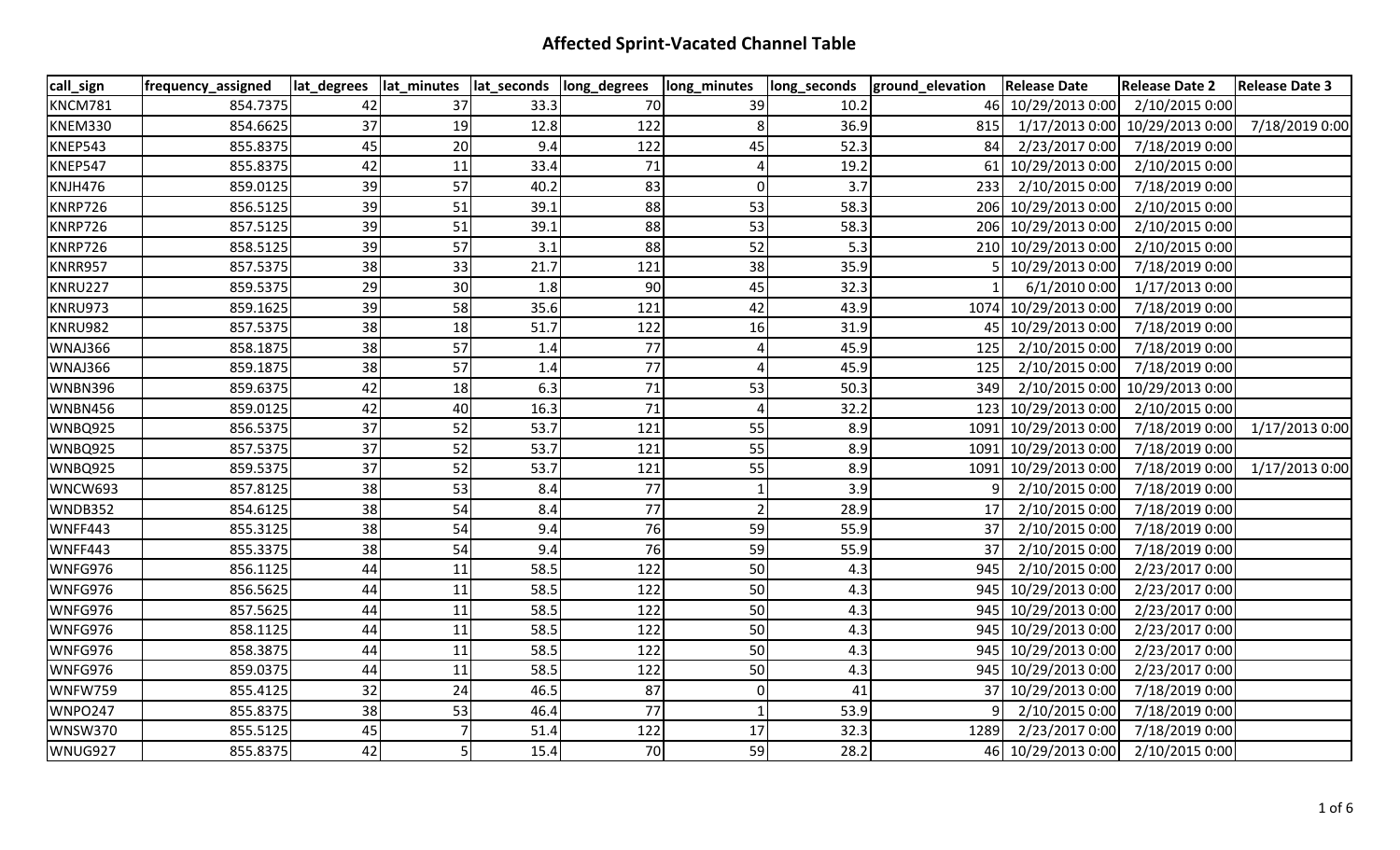| call_sign      | frequency_assigned |    |          |      | lat_degrees  lat_minutes  lat_seconds  long_degrees | long_minutes |      | long_seconds  ground_elevation | <b>Release Date</b>  | Release Date 2 Release Date 3 |  |
|----------------|--------------------|----|----------|------|-----------------------------------------------------|--------------|------|--------------------------------|----------------------|-------------------------------|--|
| WNUG928        | 855.8375           | 42 |          | 42.4 | 71                                                  |              | 16.2 |                                | 76 10/29/2013 0:00   | 2/10/2015 0:00                |  |
| WNWL628        | 855.8375           | 38 | 54       | 11.4 | 77                                                  |              | 50.9 | 24                             | 2/10/2015 0:00       | 7/18/2019 0:00                |  |
| <b>WNXH945</b> | 857.5375           | 38 | 43       | 55.7 | 121                                                 | 55           | 11.9 |                                | 61 10/29/2013 0:00   | 7/18/2019 0:00                |  |
| <b>WNXH953</b> | 857.5375           | 38 | 41       | 45.7 | 121                                                 | 16           | 44.8 |                                | 51 10/29/2013 0:00   | 7/18/2019 0:00                |  |
| <b>WNXU253</b> | 854.5375           | 44 | $\Omega$ | 18.4 | 122                                                 | 15           | 18.2 |                                | 1647 12/16/2010 0:00 | 2/23/2017 0:00                |  |
| <b>WNZJ640</b> | 859.6125           | 40 | 51       | 18.3 | 75                                                  | 44           | 25.7 | 444                            | 6/1/2010 0:00        | 2/10/2015 0:00                |  |
| WPDV875        | 857.5375           | 38 | 16       | 24.7 | 121                                                 | 30           | 14.8 |                                | 10/29/2013 0:00      | 7/18/2019 0:00                |  |
| WPDV877        | 857.5375           | 38 | 42       | 25.6 | 121                                                 | 28           | 36.8 |                                | 11 10/29/2013 0:00   | 7/18/2019 0:00                |  |
| WPEP308        | 857.5375           | 38 | 38       | 35.7 | 121                                                 |              | 36.8 |                                | 240 10/29/2013 0:00  | 7/18/2019 0:00                |  |
| WPEP333        | 857.5375           | 38 | 32       | 23.7 | 121                                                 | 22           | 39.8 |                                | 15 10/29/2013 0:00   | 7/18/2019 0:00                |  |
| WPEP335        | 857.5375           | 38 | 39       | 49.7 | 121                                                 | 20           | 53.8 |                                | 37 10/29/2013 0:00   | 7/18/2019 0:00                |  |
| WPEP337        | 857.5375           | 38 | 36       | 22.7 | 121                                                 | 16           | 7.8  |                                | 34 10/29/2013 0:00   | 7/18/2019 0:00                |  |
| WPEP345        | 857.5375           | 38 | 34       | 44.7 | 121                                                 | 30           | 1.8  |                                | 10/29/2013 0:00      | 7/18/2019 0:00                |  |
| WPEP357        | 857.5375           | 38 | 29       | 39.7 | 121                                                 |              | 29.8 |                                | 104 10/29/2013 0:00  | 7/18/2019 0:00                |  |
| WPEP358        | 857.5375           | 38 | 27       | 23.7 | 121                                                 | 30           | 14.8 |                                | 3 10/29/2013 0:00    | 7/18/2019 0:00                |  |
| WPEP359        | 857.5375           | 38 | 36       | 35.7 | 121                                                 | 23           | 18.8 |                                | 17 10/29/2013 0:00   | 7/18/2019 0:00                |  |
| WPID901        | 854.6625           | 33 | 39       | 35.4 | 86                                                  | 11           | 50.9 |                                | 139 10/29/2013 0:00  | 7/18/2019 0:00                |  |
| WPLA416        | 857.5375           | 38 | 42       | 21.6 | 121                                                 | 16           | 24.8 |                                | 55 10/29/2013 0:00   | 7/18/2019 0:00                |  |
| WPLA422        | 857.5375           | 38 | 33       | 21.7 | 121                                                 | 38           | 35.9 |                                | 5 10/29/2013 0:00    | 7/18/2019 0:00                |  |
| WPLA424        | 857.5375           | 38 | 38       | 21.7 | 121                                                 | 16           | 28.8 |                                | 64 10/29/2013 0:00   | 7/18/2019 0:00                |  |
| WPLA452        | 857.5375           | 38 | 32       | 33.7 | 121                                                 | 29           | 14.8 |                                | 10/29/2013 0:00      | 7/18/2019 0:00                |  |
| WPLA456        | 857.5375           | 38 | 34       | 25.7 | 121                                                 | 32           | 35.8 |                                | 10/29/2013 0:00      | 7/18/2019 0:00                |  |
| WPLA457        | 857.5375           | 38 | 31       | 19   | 121                                                 | 32           | 17.8 |                                | 10/29/2013 0:00      | 7/18/2019 0:00                |  |
| WPLB298        | 854.4625           | 34 | 11       | 45.3 | 84                                                  | 29           | 56.7 |                                | 328 1/28/2009 0:00   | 12/2/2009 0:00                |  |
| WPLL740        | 859.1625           | 40 | 12       | 34.6 | 122                                                 | 14           | 53   |                                | 114 10/29/2013 0:00  | 7/18/2019 0:00                |  |
| WPOA203        | 859.1625           | 40 | 12       | 34.6 | 122                                                 | 14           | 53   |                                | 114 10/29/2013 0:00  | 7/18/2019 0:00                |  |
| WPPC973        | 855.1375           | 38 | 54       | 9.4  | 76                                                  | 59           | 55.9 | 37                             | 2/10/2015 0:00       | 7/18/2019 0:00                |  |
| <b>WPPI977</b> | 854.4625           | 38 | 50       | 15   | 104                                                 | 45           | 29   | 1866                           | 2/23/2017 0:00       | 12/2/2009 0:00                |  |
| <b>WPPM497</b> | 857.5375           | 38 | 33       | 58.7 | 121                                                 | 28           | 50.8 |                                | 8 10/29/2013 0:00    | 7/18/2019 0:00                |  |
| <b>WPPM510</b> | 859.1625           | 39 | 50       | 41.6 | 122                                                 | 11           | 52   |                                | 91 10/29/2013 0:00   | 7/18/2019 0:00                |  |
| WPPM516        | 859.1625           | 40 | 10       | 22.6 | 122                                                 | 14           | 6    |                                | 88 10/29/2013 0:00   | 7/18/2019 0:00                |  |
| WPPM517        | 859.1625           | 40 |          | 59.6 | 122                                                 |              | 13   |                                | 83 10/29/2013 0:00   | 7/18/2019 0:00                |  |
| <b>WPPM715</b> | 857.5375           | 38 | 36       | 18.7 | 121                                                 | 26           | 5.8  |                                | 14 10/29/2013 0:00   | 7/18/2019 0:00                |  |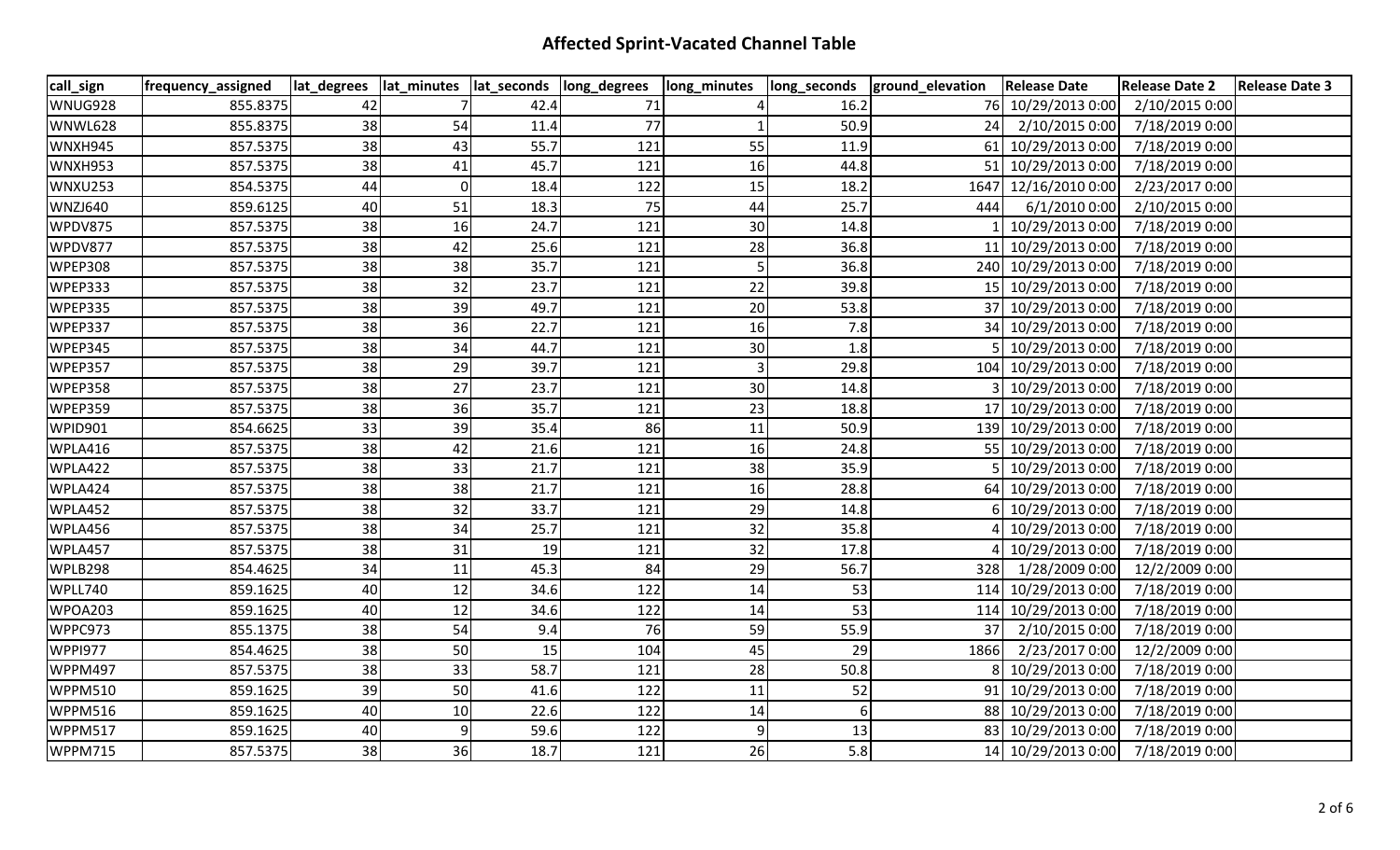| call_sign      | frequency_assigned |    |    |                | lat_degrees  lat_minutes  lat_seconds  long_degrees |    |      | long_minutes  long_seconds  ground_elevation | <b>Release Date</b>  | Release Date 2 Release Date 3 |  |
|----------------|--------------------|----|----|----------------|-----------------------------------------------------|----|------|----------------------------------------------|----------------------|-------------------------------|--|
| <b>WPPM791</b> | 857.5375           | 38 | 33 | 57.7           | 121                                                 | 25 | 56.8 |                                              | 11 10/29/2013 0:00   | 7/18/2019 0:00                |  |
| WPPM939        | 857.5375           | 38 | 32 | 23.7           | 121                                                 | 22 | 39.8 |                                              | 15 10/29/2013 0:00   | 7/18/2019 0:00                |  |
| WPPM949        | 857.5375           | 38 | 16 | 24.7           | 121                                                 | 30 | 14.8 |                                              | 10/29/2013 0:00      | 7/18/2019 0:00                |  |
| WPPM958        | 857.5375           | 38 | 38 | 33.7           | 121                                                 |    | 28.8 |                                              | 240 10/29/2013 0:00  | 7/18/2019 0:00                |  |
| <b>WPPM970</b> | 857.5375           | 38 | 25 | 48.7           | 121                                                 | 27 | 56.8 |                                              | 10/29/2013 0:00      | 7/18/2019 0:00                |  |
| WPPM972        | 857.5375           | 38 | 19 | 30.7           | 121                                                 | 18 | 44.8 |                                              | 13 10/29/2013 0:00   | 7/18/2019 0:00                |  |
| WPPM975        | 857.5375           | 38 | 25 | 11.7           | 121                                                 | 23 | 30.8 |                                              | 11 10/29/2013 0:00   | 7/18/2019 0:00                |  |
| WPPN296        | 857.5375           | 38 | 34 | 59.7           | 121                                                 | 57 | 41.9 |                                              | 48 10/29/2013 0:00   | 7/18/2019 0:00                |  |
| WPPN322        | 857.5375           | 38 | 35 | 42.7           | 121                                                 | 30 | 7.8  |                                              | 8 10/29/2013 0:00    | 7/18/2019 0:00                |  |
| WPPN337        | 857.5375           | 38 | 34 | 45             | 121                                                 | 30 |      |                                              | 10/29/2013 0:00      | 7/18/2019 0:00                |  |
| WPPN353        | 857.5375           | 38 | 29 | 39.7           | 121                                                 |    | 29.8 |                                              | 104 10/29/2013 0:00  | 7/18/2019 0:00                |  |
| WPPN493        | 857.5375           | 38 | 31 | 33.7           | 121                                                 | 24 | 14.8 |                                              | 12 10/29/2013 0:00   | 7/18/2019 0:00                |  |
| WPPN537        | 857.5375           | 38 | 42 | 12.7           | 121                                                 | 45 | 52.9 |                                              | 15 10/29/2013 0:00   | 7/18/2019 0:00                |  |
| WPPN540        | 857.5375           | 38 | 23 | 19.7           | 121                                                 | 21 | 16.8 |                                              | 15 10/29/2013 0:00   | 7/18/2019 0:00                |  |
| WPPR347        | 859.1625           | 40 | 12 | 34.6           | 122                                                 | 14 | 53   |                                              | 114 10/29/2013 0:00  | 7/18/2019 0:00                |  |
| WPPW974        | 855.8375           | 41 | 28 | 10.3           | 73                                                  | 12 | 30.4 |                                              | 168 10/29/2013 0:00  | 7/18/2019 0:00                |  |
| WPPW976        | 855.8375           | 41 | 14 | 45.3           | 73                                                  |    | 43.4 |                                              | 10/29/2013 0:00      | 7/18/2019 0:00                |  |
| WPPW978        | 855.8375           | 41 | 15 | 37.3           | 73                                                  |    | 28.4 |                                              | 107 10/29/2013 0:00  | 7/18/2019 0:00                |  |
| WPPW979        | 855.8375           | 41 | 19 | 57.3           | 73                                                  |    | 34.4 |                                              | 134 10/29/2013 0:00  | 7/18/2019 0:00                |  |
| <b>WPPY883</b> | 855.8375           | 41 |    | 42.3           | 73                                                  | 23 | 24.4 |                                              | 20 10/29/2013 0:00   | 7/18/2019 0:00                |  |
| WPQA264        | 855.2625           | 38 | 54 | 24.4           | 77                                                  | 40 | 15   | 362                                          | 2/10/2015 0:00       | 7/18/2019 0:00                |  |
| WPQD683        | 855.8375           | 41 |    | 32.3           | 73                                                  | 26 | 58.4 |                                              | 21 10/29/2013 0:00   | 7/18/2019 0:00                |  |
| WPQD686        | 855.8375           | 41 |    | 19.3           | 73                                                  | 20 | 29.4 |                                              | 38 10/29/2013 0:00   | 7/18/2019 0:00                |  |
| WPQD687        | 855.8375           | 41 | 11 | 45.3           | 73                                                  | 16 | 53.4 |                                              | 100 10/29/2013 0:00  | 7/18/2019 0:00                |  |
| WPQE396        | 855.8375           | 41 |    | 28.3           | 73                                                  | 25 | 33.4 |                                              | 22 10/29/2013 0:00   | 7/18/2019 0:00                |  |
| WPRY548        | 854.1125           | 36 | 11 | 35.9           | 120                                                 | 45 | 33.6 | 847                                          | 2/10/2015 0:00       | 1/28/2009 0:00                |  |
| WPRZ447        | 854.2625           | 35 | 15 |                | 80                                                  | 41 | 11   | 196.6                                        | 2/10/2015 0:00       | 1/28/2009 0:00                |  |
| WPRZ447        | 854.5125           | 35 | 15 | $\overline{7}$ | 80                                                  | 41 | 11   | 196.6                                        | 2/10/2015 0:00       | 6/1/2010 0:00                 |  |
| WPRZ609        | 855.4125           | 28 | 24 | 23             | 81                                                  | 30 | 15   | 38.7                                         | 2/23/2017 0:00       | 1/17/2013 0:00                |  |
| WPSZ796        | 854.2375           | 36 | 55 | 48.8           | 119                                                 | 38 | 19.5 | 490                                          | 2/10/2015 0:00       | 1/28/2009 0:00                |  |
| WPTB543        | 857.5375           | 38 | 34 | 56             | 121                                                 | 30 | 59   |                                              | 5.2 10/29/2013 0:00  | 7/18/2019 0:00                |  |
| WPTB564        | 857.5375           | 38 | 36 | 16             | 121                                                 | 28 | 11   |                                              | 10/29/2013 0:00      | 7/18/2019 0:00                |  |
| WPTB816        | 857.5375           | 38 | 35 | 44             | 121                                                 | 24 | 43   |                                              | 12.2 10/29/2013 0:00 | 7/18/2019 0:00                |  |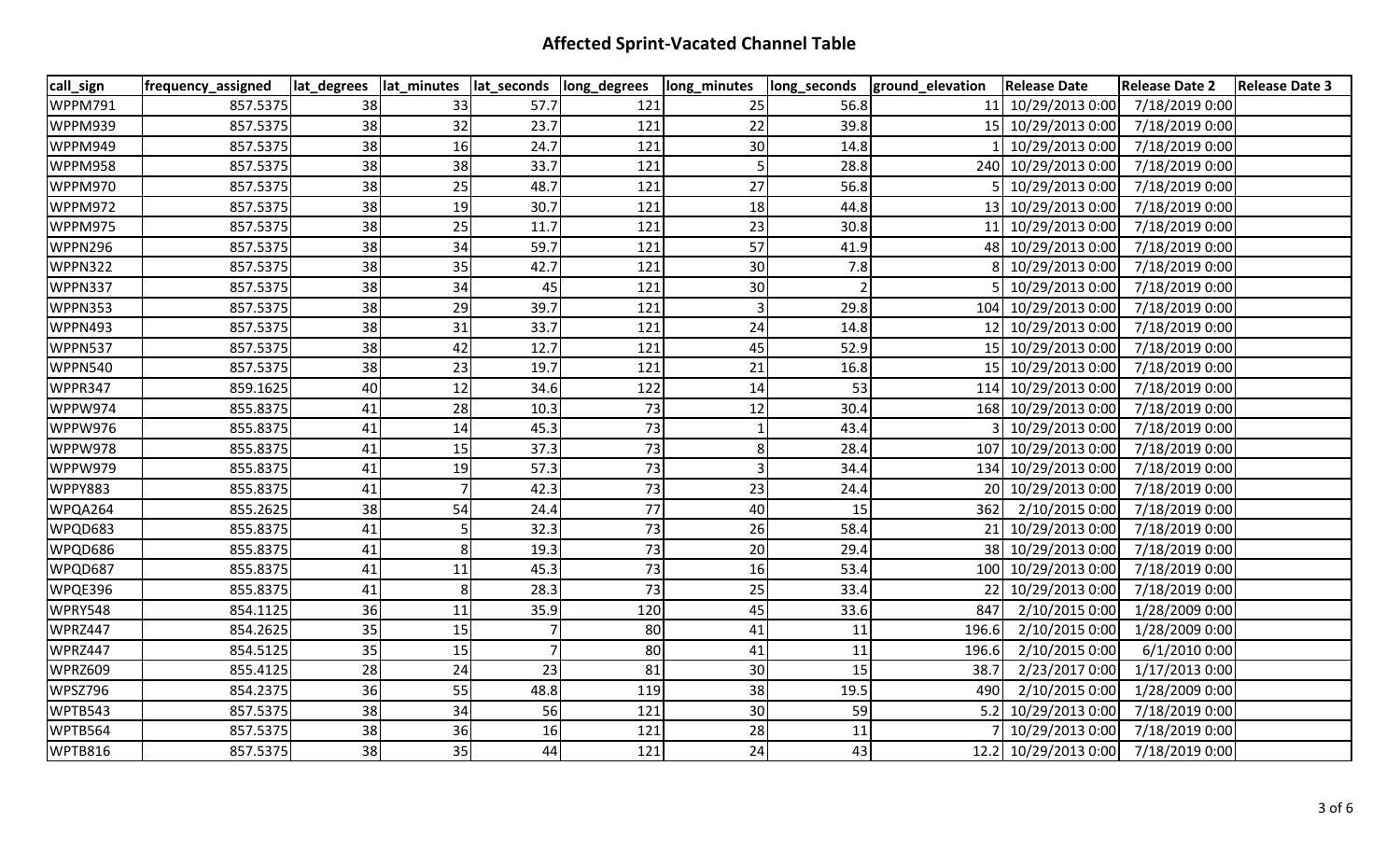| call_sign      | frequency_assigned |    |    |      | lat_degrees  lat_minutes  lat_seconds  long_degrees | long_minutes  long_seconds |      | ground_elevation | <b>Release Date</b>   | Release Date 2   Release Date 3 |  |
|----------------|--------------------|----|----|------|-----------------------------------------------------|----------------------------|------|------------------|-----------------------|---------------------------------|--|
| WPTB957        | 857.5375           | 38 | 35 | 42   | 121                                                 | 21                         | 16   |                  | 27.1 10/29/2013 0:00  | 7/18/2019 0:00                  |  |
| WPTC276        | 857.5375           | 38 | 32 | 53   | 121                                                 | 24                         | 24   |                  | 11.6 10/29/2013 0:00  | 7/18/2019 0:00                  |  |
| WPTD386        | 856.6125           | 33 | 56 | 33.4 | 84                                                  | 16                         | 8.7  | 318              | 2/10/2015 0:00        | 6/1/2010 0:00                   |  |
| WPTJ235        | 856.5375           | 39 | 23 | 47   | 75                                                  |                            | 14   |                  | $9.1$ 12/16/2010 0:00 | 2/10/2015 0:00                  |  |
| WPTJ235        | 857.5125           | 39 | 23 | 47   | 75                                                  |                            | 14   |                  | 9.1 12/16/2010 0:00   | 2/10/2015 0:00                  |  |
| WPTJ235        | 859.5125           | 39 | 23 | 47   | 75                                                  |                            | 14   |                  | $9.1$ 12/16/2010 0:00 | 2/10/2015 0:00                  |  |
| WPTJ235        | 859.5375           | 39 | 23 | 47   | 75                                                  |                            | 14   |                  | $9.1$ 12/16/2010 0:00 | 2/10/2015 0:00                  |  |
| WPWC858        | 856.5875           | 30 | 24 | 56   | 87                                                  | 40                         | 24   | 21.3             | 2/10/2015 0:00        | 6/1/2010 0:00                   |  |
| WPWC858        | 856.6375           | 30 | 24 | 56   | 87                                                  | 40                         | 24   | 21.3             | 2/10/2015 0:00        | 6/1/2010 0:00                   |  |
| WPWC858        | 857.5875           | 30 | 24 | 56   | 87                                                  | 40                         | 24   | 21.3             | 2/10/2015 0:00        | 6/1/2010 0:00                   |  |
| WPWC858        | 857.6375           | 30 | 24 | 56   | 87                                                  | 40                         | 24   | 21.3             | 2/10/2015 0:00        | 6/1/2010 0:00                   |  |
| WPWC858        | 858.5875           | 30 | 24 | 56   | 87                                                  | 40                         | 24   | 21.3             | 2/10/2015 0:00        | 6/1/2010 0:00                   |  |
| WPWC858        | 858.6375           | 30 | 24 | 56   | 87                                                  | 40                         | 24   | 21.3             | 2/10/2015 0:00        | 6/1/2010 0:00                   |  |
| WPWC858        | 859.5875           | 30 | 24 | 56   | 87                                                  | 40                         | 24   | 21.3             | 2/10/2015 0:00        | 6/1/2010 0:00                   |  |
| WPWC858        | 859.6375           | 30 | 24 | 56   | 87                                                  | 40                         | 24   | 21.3             | 2/10/2015 0:00        | 6/1/2010 0:00                   |  |
| <b>WPWI957</b> | 858.5875           | 39 | 21 | 33.1 | 88                                                  | 25                         | 26.1 | 198.4            | 2/10/2015 0:00        | 6/1/2010 0:00                   |  |
| <b>WPWI958</b> | 857.6375           | 39 | 44 | 26.4 | 88                                                  | 18                         |      | 198.1            | 2/10/2015 0:00        | 6/1/2010 0:00                   |  |
| <b>WPWI958</b> | 858.5875           | 39 | 44 | 26.4 | 88                                                  | 18                         |      | 198.1            | 2/10/2015 0:00        | 6/1/2010 0:00                   |  |
| <b>WPWI958</b> | 858.6375           | 39 | 44 | 26.4 | 88                                                  | 18                         |      | 198.1            | 2/10/2015 0:00        | 6/1/2010 0:00                   |  |
| <b>WPWI958</b> | 859.0125           | 39 | 44 | 26.4 | 88                                                  | 18                         |      | 198.1            | 2/10/2015 0:00        | 6/1/2010 0:00                   |  |
| <b>WPWI958</b> | 859.1625           | 39 | 44 | 26.4 | 88                                                  | 18                         |      | 198.1            | 2/10/2015 0:00        | 6/1/2010 0:00                   |  |
| <b>WPWI958</b> | 859.6375           | 39 | 44 | 26.4 | 88                                                  | 18                         | -5   | 198.1            | 2/10/2015 0:00        | 6/1/2010 0:00                   |  |
| <b>WPWJ202</b> | 858.5875           | 39 |    | 50   | 74                                                  | 54                         | 15   |                  | 6/1/2010 0:00         | 2/10/2015 0:00                  |  |
| WPWJ202        | 859.0125           | 39 |    | 50   | 74                                                  | 54                         | 15   |                  | 6/1/2010 0:00         | 2/10/2015 0:00                  |  |
| WPWJ202        | 859.1625           | 39 |    | 50   | 74                                                  | 54                         | 15   |                  | 6/1/20100:00          | 2/10/2015 0:00                  |  |
| WPWJ220        | 858.5875           | 39 | 24 | 24   | 75                                                  | $6 \mid$                   | 50   | 31.7             | 6/1/2010 0:00         | 2/10/2015 0:00                  |  |
| WPWR668        | 855.1375           | 30 | 16 | 27.9 | 81                                                  | 33                         | 12.3 |                  | 2/10/2015 0:00        | 6/1/2011 0:00                   |  |
| WPWR668        | 855.6875           | 30 | 16 | 27.9 | 81                                                  | 33                         | 12.3 |                  | 2/10/2015 0:00        | 6/1/2011 0:00                   |  |
| WPXP378        | 856.6875           | 34 | 41 | 40.1 | 111                                                 | 23                         | 58.5 | 2316             | 2/10/2015 0:00        | 6/1/2010 0:00                   |  |
| WPXP378        | 857.6875           | 34 | 41 | 40.1 | 111                                                 | 23                         | 58.5 | 2316             | 2/10/2015 0:00        | 6/1/2010 0:00                   |  |
| WPXP378        | 858.6875           | 34 | 41 | 40.1 | 111                                                 | 23                         | 58.5 | 2316             | 2/10/2015 0:00        | 6/1/2010 0:00                   |  |
| WPXP378        | 859.6875           | 34 | 41 | 40.1 | 111                                                 | 23                         | 58.5 | 2316             | 2/10/2015 0:00        | 6/1/2010 0:00                   |  |
| WPYD618        | 859.0625           | 29 | 30 | 47.8 | 98                                                  | 39                         | 22.1 | 290              | 2/10/2015 0:00        | 6/1/2010 0:00                   |  |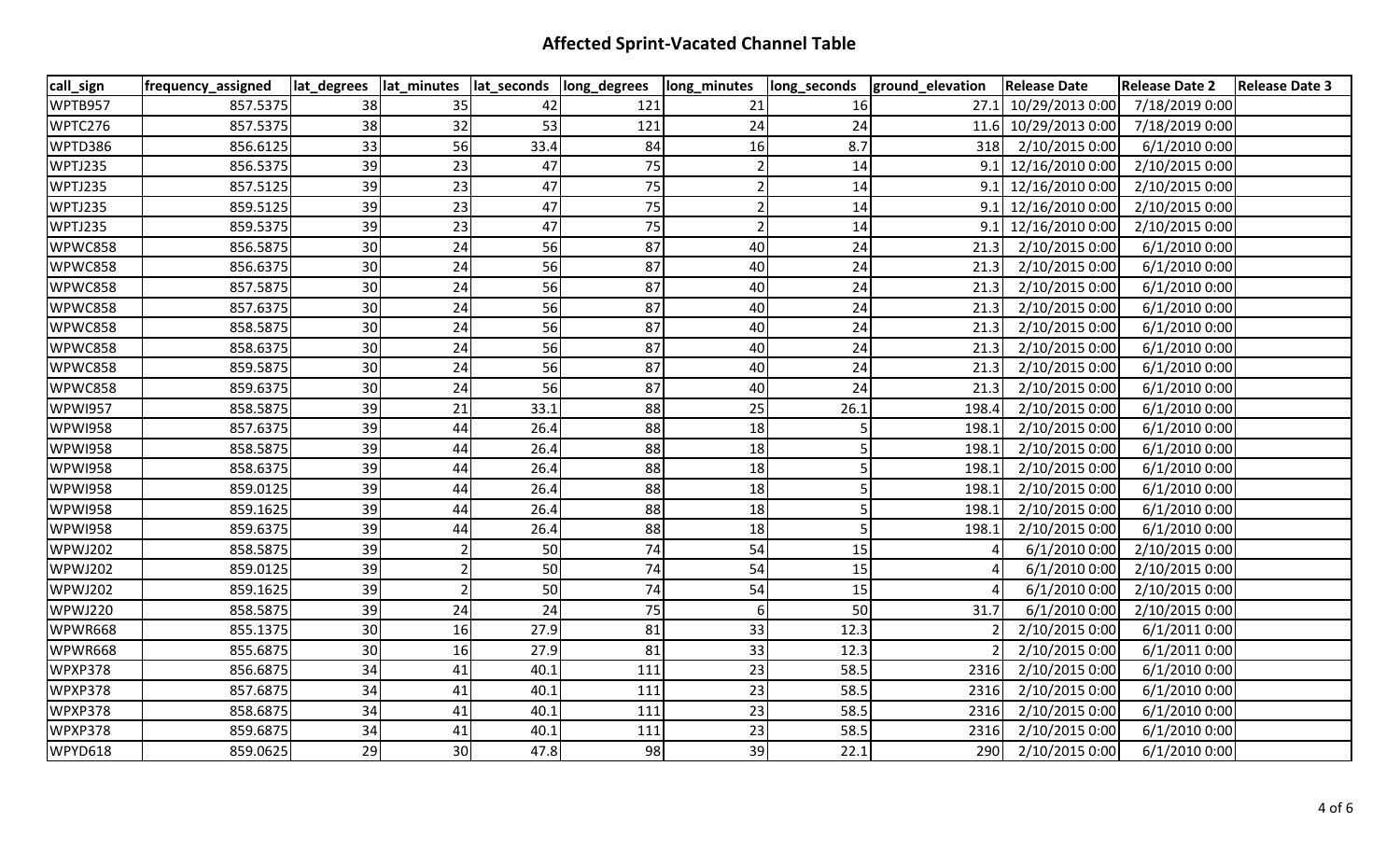| call_sign      | frequency_assigned |    |    |      | lat_degrees  lat_minutes  lat_seconds  long_degrees | long_minutes | long_seconds | ground_elevation | <b>Release Date</b>  | <b>Release Date 2</b>          | <b>Release Date 3</b>          |
|----------------|--------------------|----|----|------|-----------------------------------------------------|--------------|--------------|------------------|----------------------|--------------------------------|--------------------------------|
| <b>WPYH555</b> | 856.1875           | 40 | 37 | 54   | 73                                                  | 59           | 44           | 18               | 6/1/2010 0:00        | 2/10/2015 0:00                 |                                |
| WPYH643        | 856.1875           | 40 | 45 | 37   | 73                                                  | 11           | 24           | 8.8              | 6/1/2010 0:00        | 2/10/2015 0:00                 |                                |
| WPYH645        | 856.1875           | 40 | 47 | 14   | 72                                                  | 58           | 45           | 14.9             | 6/1/2010 0:00        | 2/10/2015 0:00                 |                                |
| <b>WPYK607</b> | 854.7375           | 40 | 42 | 30   | 74                                                  | $\Omega$     | 58           | 9.8              | 6/1/2010 0:00        | 2/10/2015 0:00                 |                                |
| <b>WQAI878</b> | 855.4125           | 32 | 20 | 10   | 86                                                  | 56           | 49           |                  | 57.9 10/29/2013 0:00 | 7/18/2019 0:00                 |                                |
| <b>WQBY201</b> | 856.1875           | 40 | 44 | 56.4 | 74                                                  | 11           | 14.5         | 40 I             | 2/10/2015 0:00       | 2/23/2017 0:00                 |                                |
| <b>WQBY201</b> | 857.1875           | 40 | 44 | 56.4 | 74                                                  | 11           | 14.5         | 40               | 2/10/2015 0:00       | 2/23/2017 0:00                 |                                |
| WQBY201        | 858.1875           | 40 | 44 | 56.4 | 74                                                  | 11           | 14.5         | 40               | 2/10/2015 0:00       | 2/23/2017 0:00                 |                                |
| <b>WQBY201</b> | 859.0375           | 40 | 44 | 56.4 | 74                                                  | 11           | 14.5         | 40               | 2/10/2015 0:00       | 2/23/2017 0:00                 |                                |
| <b>WQBY201</b> | 859.1875           | 40 | 44 | 56.4 | 74                                                  | 11           | 14.5         | 40               | 2/10/2015 0:00       | 2/23/2017 0:00                 |                                |
| <b>WQJM607</b> | 855.1375           | 32 | 25 | 32.5 | 85                                                  |              | 13.8         | 118              |                      | 1/17/2013 0:00 10/29/2013 0:00 |                                |
| <b>WQJM607</b> | 855.9375           | 32 | 25 | 32.5 | 85                                                  |              | 13.8         |                  | 118 10/29/2013 0:00  | 7/18/2019 0:00                 |                                |
| <b>WQJM658</b> | 855.4125           | 31 | 46 | 39.6 | 85                                                  | 58           | 29.8         |                  | 166 10/29/2013 0:00  |                                | 7/18/2019 0:00 12/16/2010 0:00 |
| <b>WQJM660</b> | 855.5875           | 34 | 36 | 44.3 | 86                                                  | 59           | 8            |                  | 174 10/29/2013 0:00  | 7/18/2019 0:00                 |                                |
| <b>WQJM663</b> | 855.4125           | 31 | 17 | 40.6 | 85                                                  | 34           | 43.8         |                  | 95 10/29/2013 0:00   | 7/18/2019 0:00                 |                                |
| WQJM664        | 855.4125           | 31 | 14 | 11.6 | 86                                                  | 17           | 4.8          |                  | 10/29/2013 0:00      | 7/18/2019 0:00                 |                                |
| WQJM664        | 857.3625           | 31 | 14 | 11.6 | 86                                                  | 17           | 4.8          |                  | 91 10/29/2013 0:00   | 7/18/2019 0:00                 |                                |
| <b>WQJM670</b> | 855.4125           | 31 | 25 | 28.6 | 86                                                  | 56           | 10.9         |                  | 91 10/29/2013 0:00   | 7/18/2019 0:00                 |                                |
| <b>WQJM672</b> | 855.1625           | 33 | 56 | 14.4 | 87                                                  | 52           | 30.1         | 76 I             | 2/10/2015 0:00       | 1/17/2013 0:00                 |                                |
| WQJM673        | 855.9375           | 32 | 49 | 3.5  | 85                                                  | 42           | 36.8         |                  | 262 10/29/2013 0:00  | 7/18/2019 0:00                 |                                |
| <b>WQJM675</b> | 855.5875           | 34 | 40 | 50.3 | 86                                                  | 30           | 54           |                  | 457 10/29/2013 0:00  | 7/18/2019 0:00                 |                                |
| <b>WQJM675</b> | 857.2875           | 34 | 40 | 50.3 | 86                                                  | 30           | 54           |                  | 457 10/29/2013 0:00  | 7/18/2019 0:00                 |                                |
| <b>WQJM682</b> | 855.9375           | 32 | 13 | 44.5 | 86                                                  | 15           | 46.9         |                  | 78 10/29/2013 0:00   | 7/18/2019 0:00                 |                                |
| <b>WQJM688</b> | 857.2875           | 33 | 56 | 25.4 | 86                                                  | 30           | 52           |                  | 396 10/29/2013 0:00  | 7/18/2019 0:00                 |                                |
| <b>WQJM705</b> | 857.3375           | 30 | 58 | 18.7 | 88                                                  |              | 13           |                  | 91 10/29/2013 0:00   | 7/18/2019 0:00                 |                                |
| <b>WQJM706</b> | 855.9375           | 33 | 27 | 44.4 | 86                                                  |              | 24.9         |                  | 329 10/29/2013 0:00  | 7/18/2019 0:00                 |                                |
| <b>WQJM706</b> | 857.2875           | 33 | 27 | 44.4 | 86                                                  |              | 24.9         |                  | 329 10/29/2013 0:00  | 7/18/2019 0:00                 |                                |
| WQJM736        | 855.5875           | 34 | 36 | 10.3 | 85                                                  | 55           | 50.9         |                  | 405 10/29/2013 0:00  | 7/18/2019 0:00                 |                                |
| WQJM737        | 855.1125           | 31 |    | 10.6 | 88                                                  | 25           | 15.1         |                  | 101 10/29/2013 0:00  | 7/18/2019 0:00                 |                                |
| WQJM737        | 855.9125           | 31 |    | 10.6 | 88                                                  | 25           | 15.1         |                  | 101 10/29/2013 0:00  | 7/18/2019 0:00                 |                                |
| WQJM737        | 857.3375           | 31 |    | 10.6 | 88                                                  | 25           | 15.1         |                  | 101 10/29/2013 0:00  | 7/18/2019 0:00                 |                                |
| WQJM739        | 857.2875           | 34 | 14 | 28.3 | 86                                                  |              | 40.9         |                  | 335 10/29/2013 0:00  | 7/18/2019 0:00                 |                                |
| <b>WQJM740</b> | 855.4125           | 31 | 25 | 26.6 | 87                                                  | 17           | 17.9         |                  | 122 10/29/2013 0:00  | 7/18/2019 0:00                 |                                |